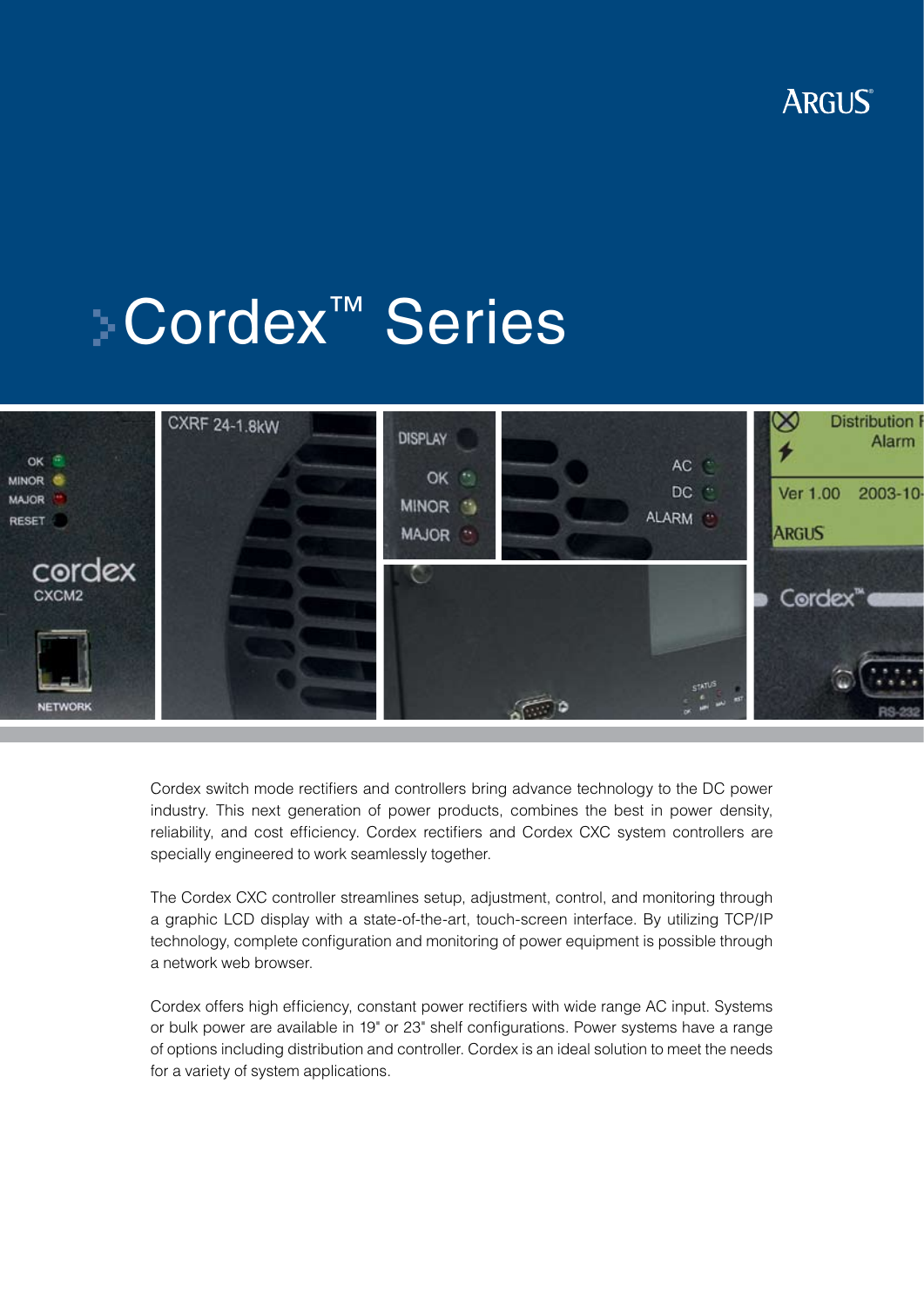### *Total Power Solutions*

### Cordex Rectifiers

**Cordex CXRC 4RU**  Convection cooled

#### **Dimensions**

mm: 177H x 71W x 250D inches: 6.9H x 2.8W x 9.8D

**Weight** kg: 2.9 lb: 6.4

#### **Cordex 1kW**

• 21A @ 48VDC

• > 92% efficiency

#### **Cordex 1.1kW**

• 8.8A @ 125VDC

• > 93% efficiency

#### **Cordex 1.1kW**

- 5A @ 220VDC
- > 94% efficiency



#### **Cordex CXRF 4RU**  Fan cooled

#### **Dimensions**

mm: 160H x 87W x 300D inches: 6.3H x 3.4W x 11.8D

**Weight** kg: 4.5 lb: 10

#### **Cordex 3.1kW**

- 130A @ 24VDC
- >90% efficiency

#### **Cordex 3.6kW**

- 75A @ 48VDC
- > 92% efficiency

#### **Cordex 4.4kW**

- 35A @ 125VDC
- > 93% efficiency

#### **Cordex 4.4kW**

- 20A @ 220VDC
- > 93% efficiency

\*3.1kW and 3.6kW available in Grey only



### Cordex Power Systems

#### **48V Large**  Power Systems

- 8000A capacity
- Designed for MSCs, COs, and Cable Headend facilities
- Cordex 3.6kW modular rectifiers
- Circuit breaker and TPL fuse options
- Internal bay-to-bay copper busswork
- Expandable power and distribution bays

|                                  | ۰      | ٠           |        |
|----------------------------------|--------|-------------|--------|
| 计图象图像图                           | ٠      | <br>٠       |        |
| is tila illa tila tila<br>网络国由曲  | i<br>٠ | ٠           | ı<br>۷ |
| <b>BE THE REAL PRO</b><br>中国国语用用 | ٠<br>٠ | ∷<br>i<br>٠ |        |
| <b>III III</b><br>н              |        | ٠<br>Ξ<br>١ | ٠      |
| is its tis tis<br>m<br>ш<br>и    | ٠      |             |        |
| a in in in in in                 |        | ۵           |        |

#### **24V Medium**  Power Systems

- Up to 2000A systems
- Cordex modular rectifiers
- User-configurable, modular distribution tiers
- Intelligent system control and communication
- Optional 24 to 48VDC converters

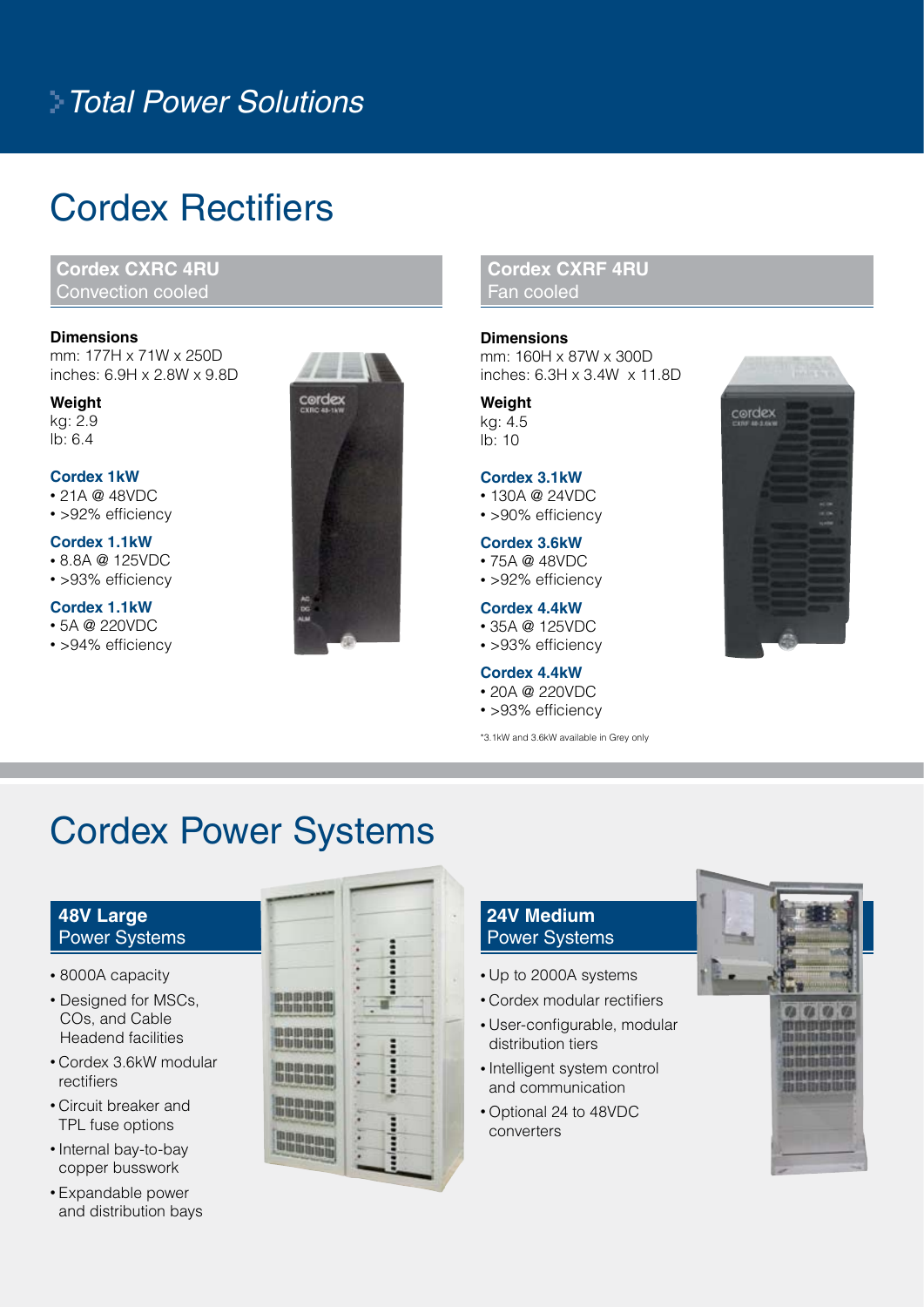### **ARGUS**

#### **Cordex CXRC 2RU**  Convection cooled

#### **Dimensions**

mm: 88.4H X 71.6W X 242D inches: 3.4H X 2.8W X 9.5D

#### **Weight**

kg: 1.4  $\overline{16}$ : 3

#### **Cordex 250W**

• 18.5A @ 12VDC

• >90% efficiency

#### **Cordex 400W**

• 14A @ 24VDC

• >90% efficiency

#### **Cordex 650W**

- 13.5A @ 48VDC
- > 91% efficiency



#### **Cordex CXRF 2RU**  Fan cooled

**Dimensions** mm: 84H x 100W x 235D inches: 3.3H x 3.94W x 9.25D

**Weight** kg: 2.8

**Cordex 1.8kW** • 37.5A @ 48VDC • >91% efficiency



#### **48V Medium**  Power Systems

- Up to 2000A systems
- Cordex modular rectifiers
- User-configurable, modular distribution tiers
- Intelligent system control and communication



#### **12V, 24V, 48V**  Shelf Systems

- Up to 150A systems
- Cordex modular rectifiers
- Intergrated distribution and control